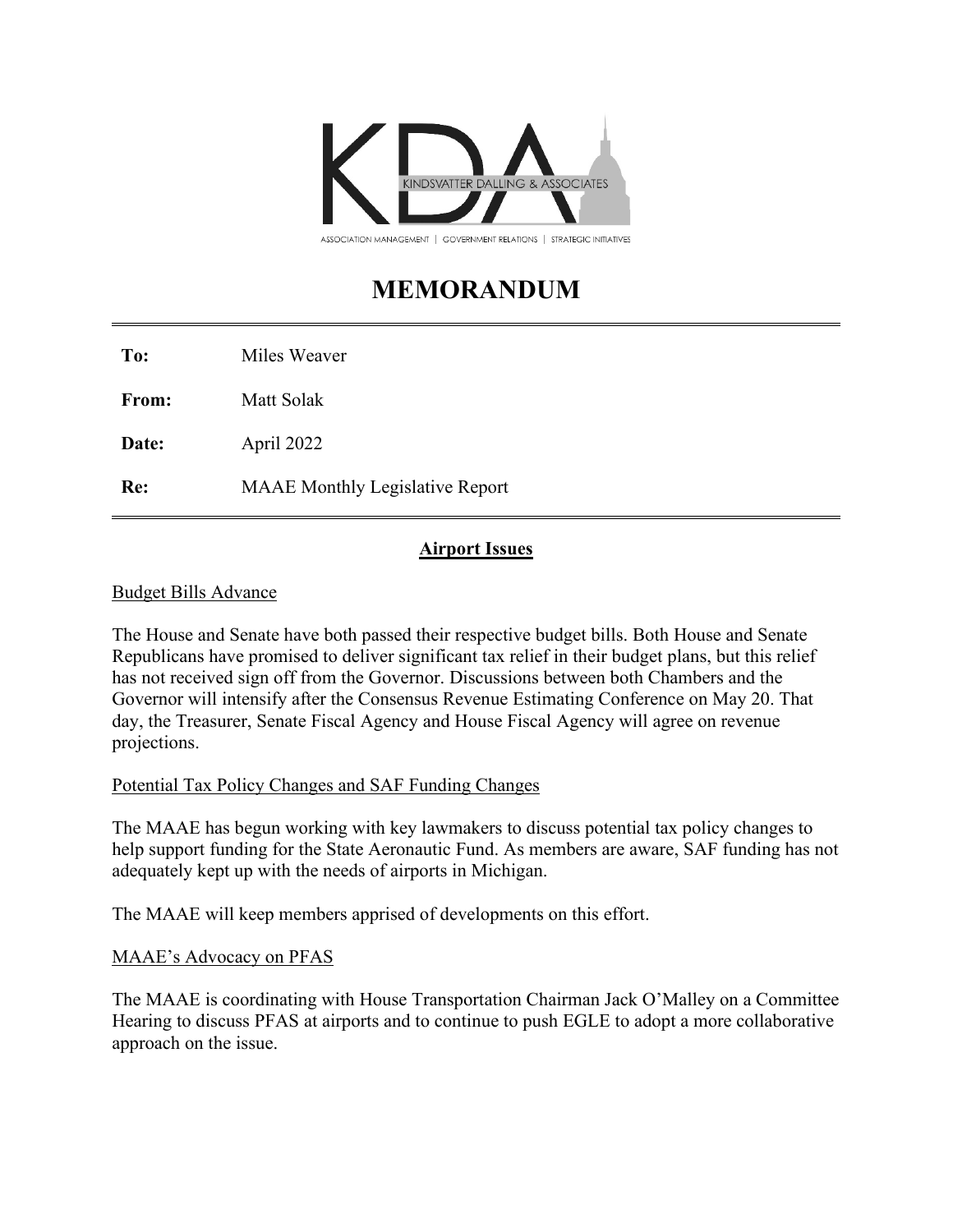As a reminder, earlier this year, the MAAE met with EGLE Director Liesl Eichler Clark to discuss the department's approach to PFAS at airports. The MAAE outlined actions items to EGLE in hopes of creating a more collaborative approach by the department.

# PFAS—PFAS Action Act

The below language is from the PFAS Action Act. The AAAE is spearheading the exemption language on behalf of airports. The MAAE has begun the process of looking at similar exemption language at the state level. The federal language does not provide liability protection for non-Part 139 certificated airports. The MAAE is looking at routes to protect all member airports.

The MAAE has draft legislation back from the Legislative Services Bureau—which writes all potential bills in Michigan. The MAAE is making edits to ensure the legislation will protect all airports from potential liability. Once the language has been finalized the MAAE will seek a legislative bill sponsor for introduction.

# PFAS—Equipment Cost Sharing

The MAAE is also actively engaging with Senator Gary Peter's office on legislation to assist airports via cost sharing with PFAS/input-based testing equipment. The draft language changes are highlighted in yellow below.

Title: To temporarily increase the cost share authority for aqueous film forming foam inputbased testing equipment, and for other purposes.

Be it enacted by the Senate and House of Representatives of the United States of America in Congress assembled,

#### SECTION 1. SHORT TITLE.

This Act may be cited as the **"Preventing PFAS Runoff at Airports Act".**

# SEC. 2. TEMPORARY INCREASED COST SHARE AUTHORITY FOR AQUEOUS FILM FORMING FOAM INPUT-BASED TESTING EQUIPMENT.

(a) In General.—Section 47109 of title 49, United States Code, is amended by adding at the end the following new subsection:

"(g) Special Rule for Covered Equipment.—

"(1) IN GENERAL.—The Government's share of allowable project costs for covered equipment **and its installation** shall be 100 percent.

"(2) DEFINITION OF COVERED EQUIPMENT.—For purposes of this subsection, the term 'covered equipment' means aqueous film forming foam input-based testing equipment that **is** is—

"(A) referenced in CertAlert 21-01, Aqueous Film Forming Foam (AFFF) Testing at Certificated Part 139 Airports, dated June 1, 2021; and

 $\frac{4}{18}$  eligible for Airport Improvement Program funding based on PGL 21-01, titled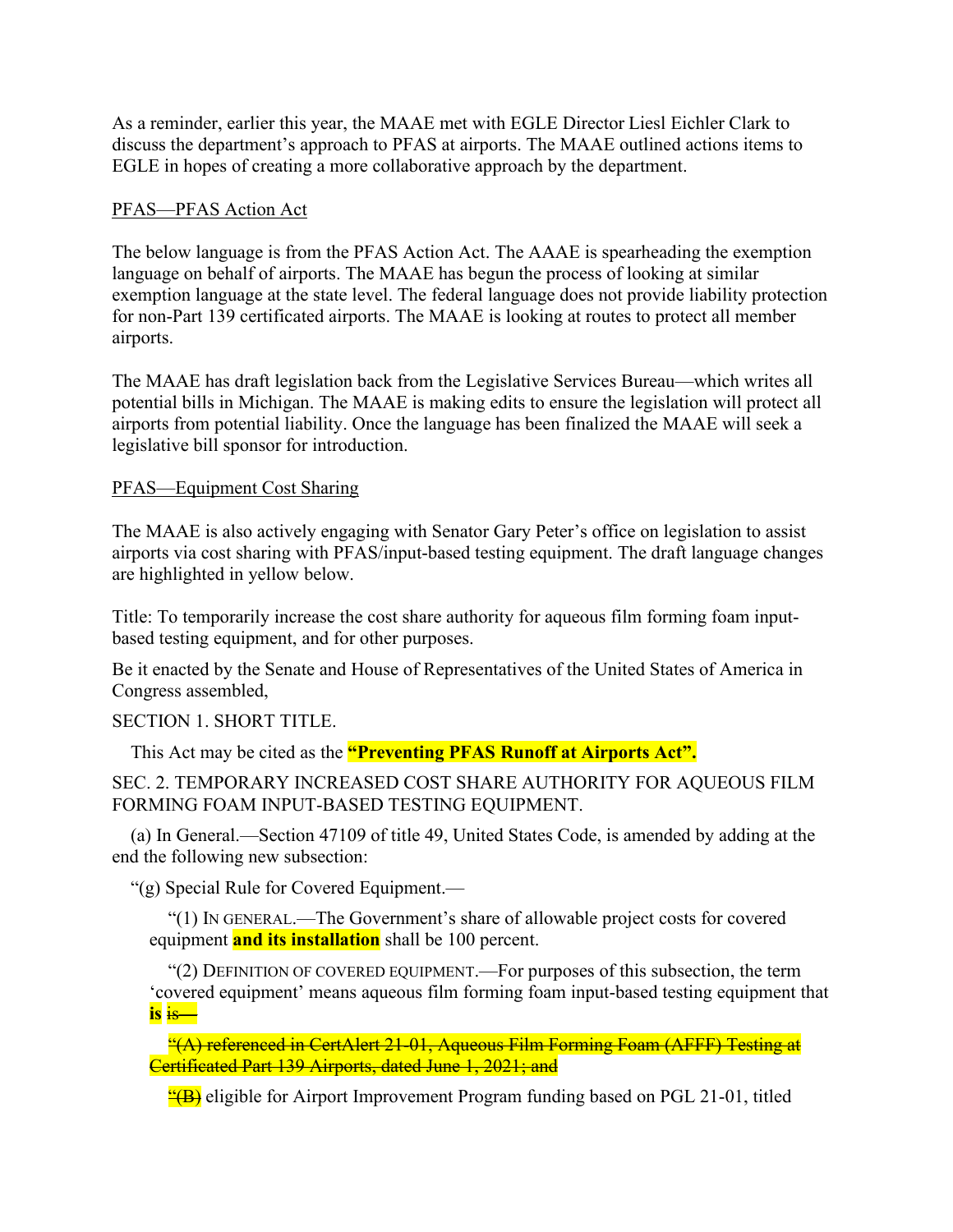'Extension of Eligibility for stand-alone acquisition of input-based testing equipment and truck modification', dated October 5, 2021 (or any other successor program guidance letter).

"(3) SUNSET.—The higher cost share authority established in this subsection shall terminate 180 days after the date on which the eligibility of covered equipment for Airport Improvement Program funding under the authority described in paragraph (2)(B) terminates or is discontinued by the Administrator, whichever is earlier.".

(b) Outreach Efforts.—Not later than 90 days after the date of enactment of this Act, the Administrator of the Federal Aviation Administration shall conduct an outreach effort to make airports aware of the higher cost share authority established in section  $47109(g)$  of title 49, United States Code, as added by subsection (a).

**(c) Forward-looking Airports.—Not later than 18 months after the date of enactment of this Act, the Administrator of the Federal Aviation Administration shall provide a briefing to the Committee on Commerce, Science, and Transportation of the Senate and the Committee on Transportation and Infrastructure of the House of Representatives that reviews—** 

**(1) potential options for Congress to reimburse airports that—** 

**(A) are certificated under part 139 of title 14, Code of Federal Regulations; and** 

**(B) acquired covered equipment (as defined in section 47109(g) of title 49, United States Code) as added by subsection (a), without Federal funding;**

**(2) information relevant to estimating the potential cost of providing such reimbursement;**

**(3) the status of the Federal Aviation Administration's outreach efforts as required under subsection (b); and**

**(4) any additional information the Administrator of the Federal Aviation Administration considers appropriate.**

Peer-to-peer Carsharing Legislation (HB 4915-HB 4917) Passes House Regulatory Reform Committee

On March 22, the House Regulatory Reform Committee held a hearing on bipartisan legislation to regulate peer-to-peer carsharing service companies in Michigan. Enterprise Holdings and the MAAE testified in support of the legislation while Turo testified opposed to the legislation.

The legislation passed out of the Committee favorably by a vote of 11-0-4 and will now head to the full House of Representatives for consideration.

The legislation would require a peer-to-peer car sharing program or shared vehicle owner to enter into an agreement with an airport before a shared vehicle could engage in certain activities at an airport. The MAAE worked previously on a similar issue when Lyft and Uber wanted to operate on airport property without complying with any type of ground transportation agreement or any payment of fees.